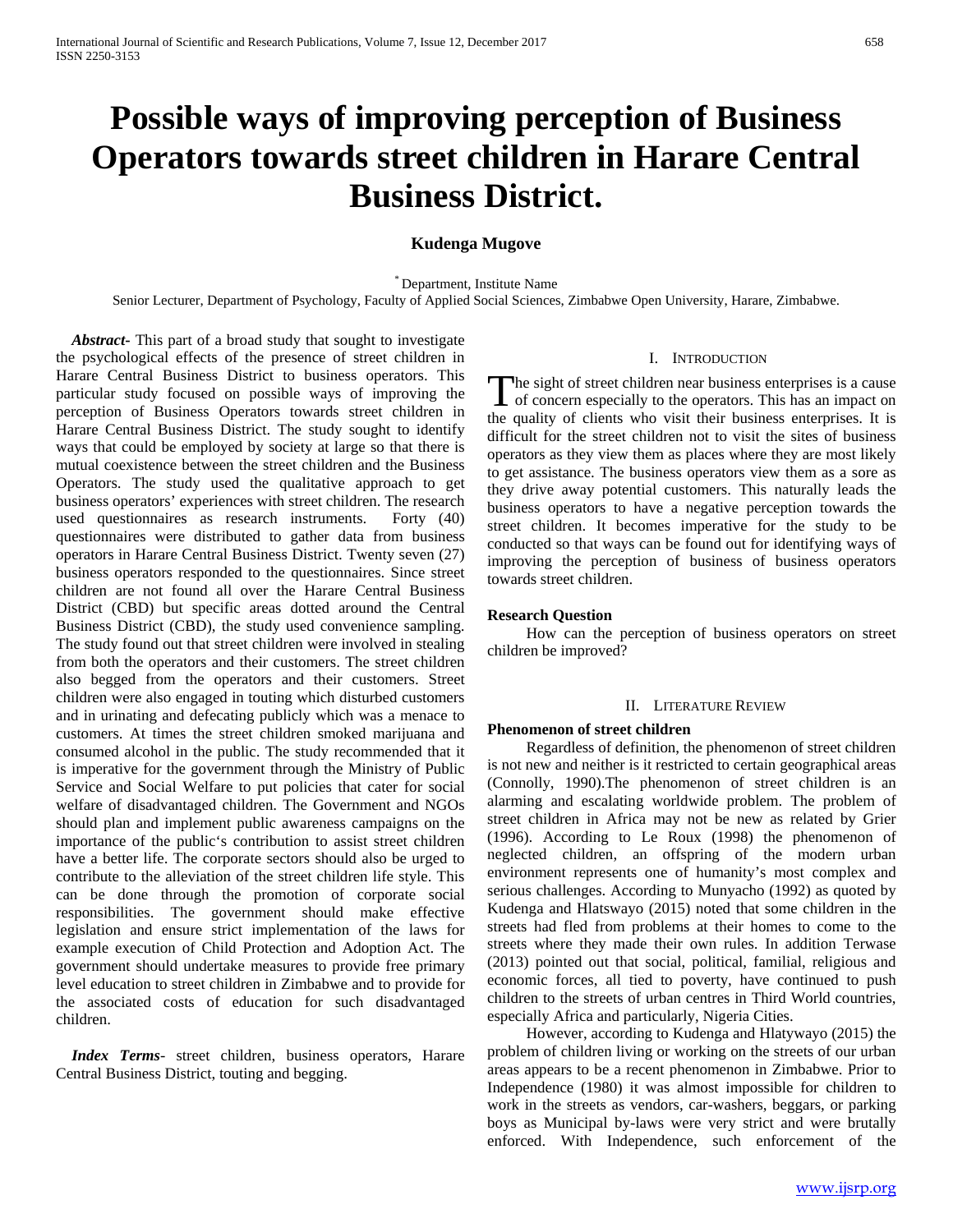restrictions became slack and unpredictable thereby making it possible for the problems to surface.

# **Possible ways to improve perception of street children by business operators**

 According to Plotnik and Kouyoumidjian (2008) perception refers to personal interpretations of the real world. Business Operators need to know that street children are defenseless victims of brutal violence, sexual exploitation and abject neglect. Also these children are target of local business owners who force them to vacate their place of living (occupied by the children illegally) for having space for the purpose of buildings. However, for Business Operators to have a change of heart and view street children as people who need help in terms of vocational schools for rehabilitation. Most importantly, street children need to be steered back to the mainstream of social life through proper education opportunities, reformation, care and rehabilitation.

## **Awareness campaigns to educate Business Operators**

 According to Kudenga and Hlatswayo (2015) the phenomenon of children living in the streets implies neglect on the part of parents or guardians of these children who are found in the streets. There is need for advocacy campaigns to be conducted so as to enlighten the Business Operators on the plight of street children.

 As reported by the Herald (8 May 2013) business operators hire street children to off load or load goods into their trucks and pay them small wages. Business Operators take street children as cheap labour and there is need to conscientise them that hiring street children to do menial jobs is unlawful under the Child Protection and Adoption Act. According to Newsday (11/06/2015) the International Labour Organization (ILO) defines child labour as work that is mentally, physically, socially or morally harmful to children and that interferes with their schooling. The United Nations Children's Fund (UNICEF, 2001) defines child labour as work performed by children who are under the minimum age legally specified for that kind of work which because of its detrimental nature or conditions is considered unacceptable and is prohibited (Newsday, 11/06/2015). When they employ these children in a way Business Operators are encouraging the phenomenon of street children.

 In addition, the role of electronic and print media is pivotal for awareness of the Business Operators and sensitizing them. If media play proactive role, the wrong perception against street children will reduce to a considerable extent. Business Operators stigmatize street children assuming that they are all the same and classify them in the same category, yet upon closer analysis one can conclude that they are not the same. They all have different behaviors, attitudes and personalities based on their different backgrounds and the pull factors to the streets.

 According to [http://progressio.org.uk/blog 01/06/16](http://progressio.org.uk/blog%2001/06/16)  normally people would view street children as victims or criminals because of their way of life but the thinking should be examined closely because there is hope. According to [http://progressio.org.uk/blog 01/06/16](http://progressio.org.uk/blog%2001/06/16) street children are neither survivors not criminals nor victims because they show so much resilience and unexplainable coping mechanisms in midst of harsh life conditions. Therefore, business operators have to

advocate and promote their rights, there is no need to doubt the possibility that these children can own their lives again if the community is sensitive to the needs of these street children and work together with them to make a positive change.

 It is the intention of this study to find possible solutions to improve perception of Business Operators towards street children.

# **Addressing needs of street children**

 According to Bose (1992) many scholars believe that fixing the problems of street children depend on addressing the causal factors of their situations. Scholars and agencies have suggested various strategies to help street children, many of which focus on the use Non-Governmental Organisation (Bose, 1992). Benitez (2007) suggest that the main responsibility of assistance should be given to NGOs which should be backed financially by the government. Business Operators should donate to such Non Governmental Organization that deals with street children so as to alleviate the problem of street children. Non Governmental Organization have the ability to be more flexible than the government, they are better able to meet the needs of street children in varied circumstances (Chatterjee, 1992).

 The Government has enacted good laws and put in place polices for the protection of child rights for example the Child Adoption Act. Street children being children also fall within these laws such as Children's Act 2002, Chapter 5:06 prohibit child participation in economic activities, prostitution and other hazardous employment activities. The constitution of Zimbabwe amendment (No 20) ACT 2013 states that the State must adopt policies and measures to ensure that in matters relating to children, the best interest of the children concerned are paramount. The constitution further state that the State must adopt reasonable policies and measures, within the limits of the resources available to it, to ensure that children enjoy family or parental care, or appropriate care when removed from the family environment.

 The constitution of Zimbabwe states that the State must take all practical measures, within the limits of the resources available to it, to provide social security and social care to those who are in need. Government should encourage public awareness campaigns for curbing street children economic exploitation. Government efforts should be made to prosecute perpetrators of economic exploitation of street children, who employ children and engage them in child sexual exploitation to gain income also strengthen the Police force patrol on the streets. Business owners should also take heed and desist from offering money or material support to street children as this is a major factor in influencing their continued stay in the streets.

# **Involving other stakeholders**

 Relevant government departments and NGOs should invest on street children's education on Health care, child labour, sexual reproductive health and HIV and AIDS matters. Street children should be informed about the importance of attending trainings which are offered by the government and other stakeholders in child protection. They should also be encouraged to attend children's formal gatherings and meetings such as Children's Parliament by sending their representatives.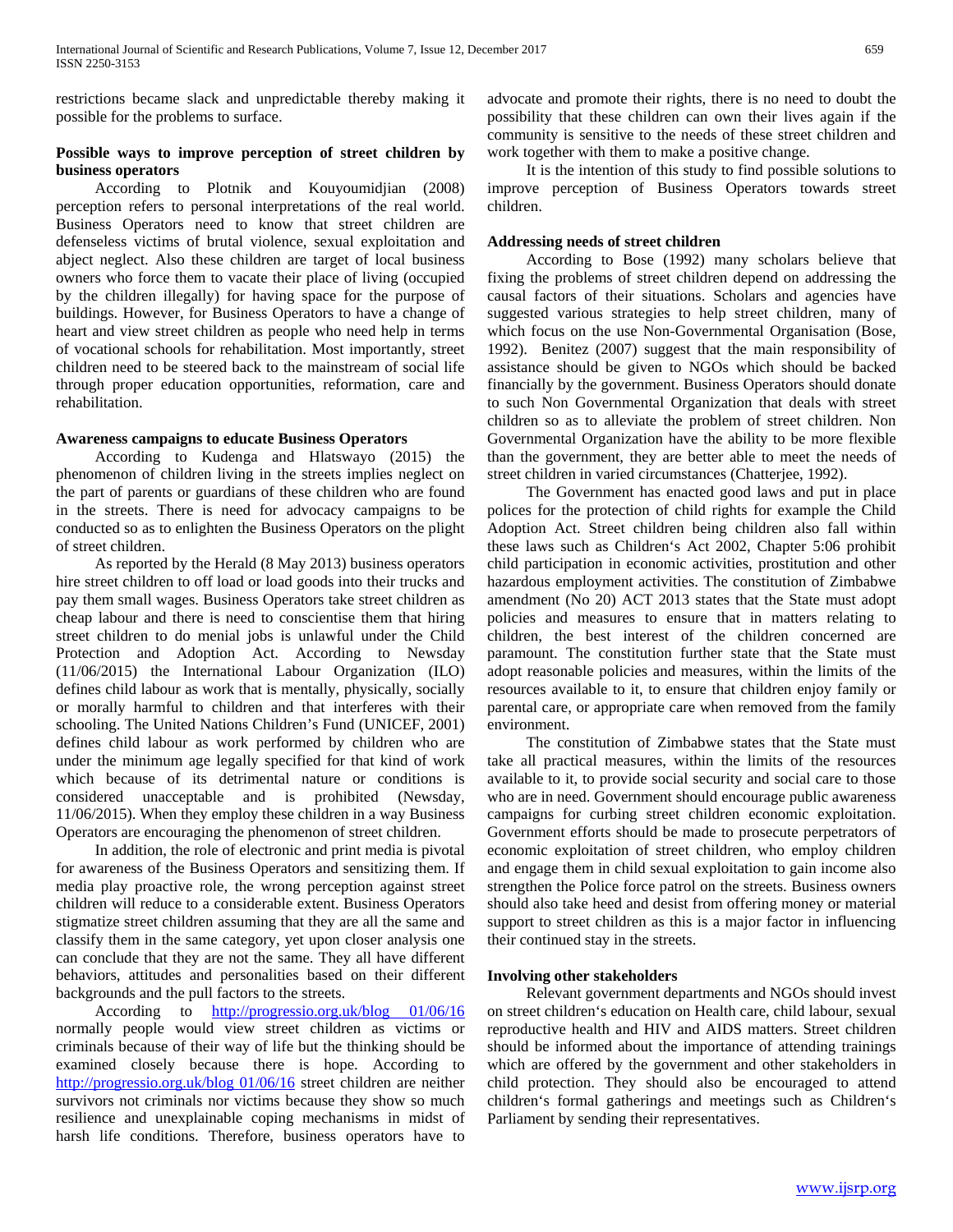According to Lemba (2002) Communities and families need to be sensitized and understand their roles and responsibilities with regard to taking care of children in society, especially vulnerable children. In addition to sensitization, efforts to build the capacity of communities and families to care for children for example through business training, support for income generating activities and other developmental support need to be undertaken so that communities and families are empowered to provide the basic needs of children under their care (Lemba, 2002).

 According [www.sos-zimbabwe.orgin](http://www.sos-zimbabwe.orgin/) (07/07/16) Zimbabwe, SOS Children's home in Waterfalls run a programme, family strengthening programme since 2002. The programme aims at providing holistic care for children who have lost one or both parents or are living with terminally ill parents. Business Operators who wish to donate cash or in kind to assist street children can send money to such organization as SOS Children's Home than giving handouts in the streets which promotes the phenomenon of street children.

 According to [http://www.streetsahead.org.zw](http://www.streetsahead.org.zw/) , (8/08/16) Street Ahead Welfare Organization of Zimbabwe strives to assist underprivileged children who are living and working on the streets of Harare. One of the Street Ahead's mission is to uphold the rights of children living and working on the streets, giving them emotional, social and practical support, meeting their needs and providing encouragement and assistance to those who wish to have the streets, working in partnerships with all relevant stakeholders and others who share the same vision [\(http://www.streetsahead.org.zw,](http://www.streetsahead.org.zw/) 8/08/16). However, this organization closed business in 2013 because of financial constraints. It is these Organizations which Business Operators can support to revive their noble activities of looking after street children.

# **Encouraging street children to go to school**

 Street children have rights to be protected like any other child. Since they stay alone on the street with no proper guidance from the adults they need to be educated about their rights. According to the constitution of Zimbabwe amendment (No 20) Act 2013 every citizen and permanent resident of Zimbabwe has a right to basic State-funded education, including adult basic education. The Constitution of Zimbabwe further state that the State must take reasonable legislative and other measures, within the limits of the resources available to it , to achieve the progressive realization of the right to education.

 According to [https://www.usaid.gov](https://www.usaid.gov/) (8/08/16) the Presbyterian Children's Club (PCC) program provides free education, basic meals, psychosocial support, health care and clothing to street children with USAID funding.

## **Providing street children with recreation facilities**

 According to the constitution of Zimbabwe amendment (No 20) ACT 2013 states that the state must take all practical measures to encourage sporting and recreational activities, including the provision of sporting and recreational facilities for all people. According to [https://www.theguardian,](https://www.theguardian/) (08/08/16) Amakhosi cultural Center is a popular Bulawayo theatre house founded in 1980. Amakhosi engages in humorous and perceptive portrayals of the struggles of ordinary people for mentoring and supporting critical voices and empowering people to shape their own future, for extraordinary resilience in upholding the value of art in society, for putting the needs of the community at the heart of their activities, and for creating courage, reflection and laughter in a difficult context [\(https://www.theguardian,](https://www.theguardian/) 08/08/16 ).Some of the street children might have hidden talent which needs tapping and development through such cultural centers like Amakhosi Theatre Centre.

 According to [http://www.theatretimes](http://www.theatretimes/) (08/08/16) the likes of Kapfupi (Freddy Majalima) emerged from the streets together with his group that included Marabha and the late Bhonjisi. Today Kapfupi is a household name.

 The escalating problem of street children in Zimbabwe is also blamed on inadequate recreational facilities in most townships. Business Operators can assist the government by sponsoring sports and help build recreational facilities.

## III. METHODOLOGY

 The researchers chose to use a qualitative research methodology. According to Burns (2000), qualitative research is an effective way of helping the researcher in obtaining information on the individual's experiences such as the one under study which is the psychological effects of the presence of street children to business operators in Harare Central Business District. Qualitative research also helped the researchers understand the participant's viewpoint on common challenges faced by business operators because of the presence of street children in Harare Central Business District. In addition, qualitative research uses different ways of gathering information thus providing rich data to be gathered for example in-depth interviews, questionnaires, observations and document analysis in which business operators are free to air out their views as compared to closed ended questions in which one cannot express her feelings towards the given questions (Mutch, 2000).

 The research employed the descriptive research design. This design was used as the researchers felt it was the most ideal for the study. The descriptive survey research designs are defined by their methodical collection of standardised information from any representative sample of the population (Christensen, 1994). In addition, this research design suits the context under which the present study was taken as the descriptive survey represents a probe into a given state of affairs that exists at a given time. It therefore means that direct contact was made with the individuals whose characteristics, behaviours and issues were relevant to the investigation under study. In this case the researchers had direct contact with business operators who interacted with the street children. It allowed the researchers to choose from a wide variety of instruments and in this research it was the questionnaire. The researcher found the questionnaire to be relevant for the study because it can be used to measure opinions, attitudes, beliefs, feelings, perceptions as well as gather factual information about the respondent.

 The researchers used convenience sampling in selecting research participants. This was due to the fact that street children by nature of how they operate are found at specific areas dotted around the Central Business District. According to Saunders, Lewis and Thornhill (2009) convenience sampling involves selecting those cases that are easiest to obtain for your sample.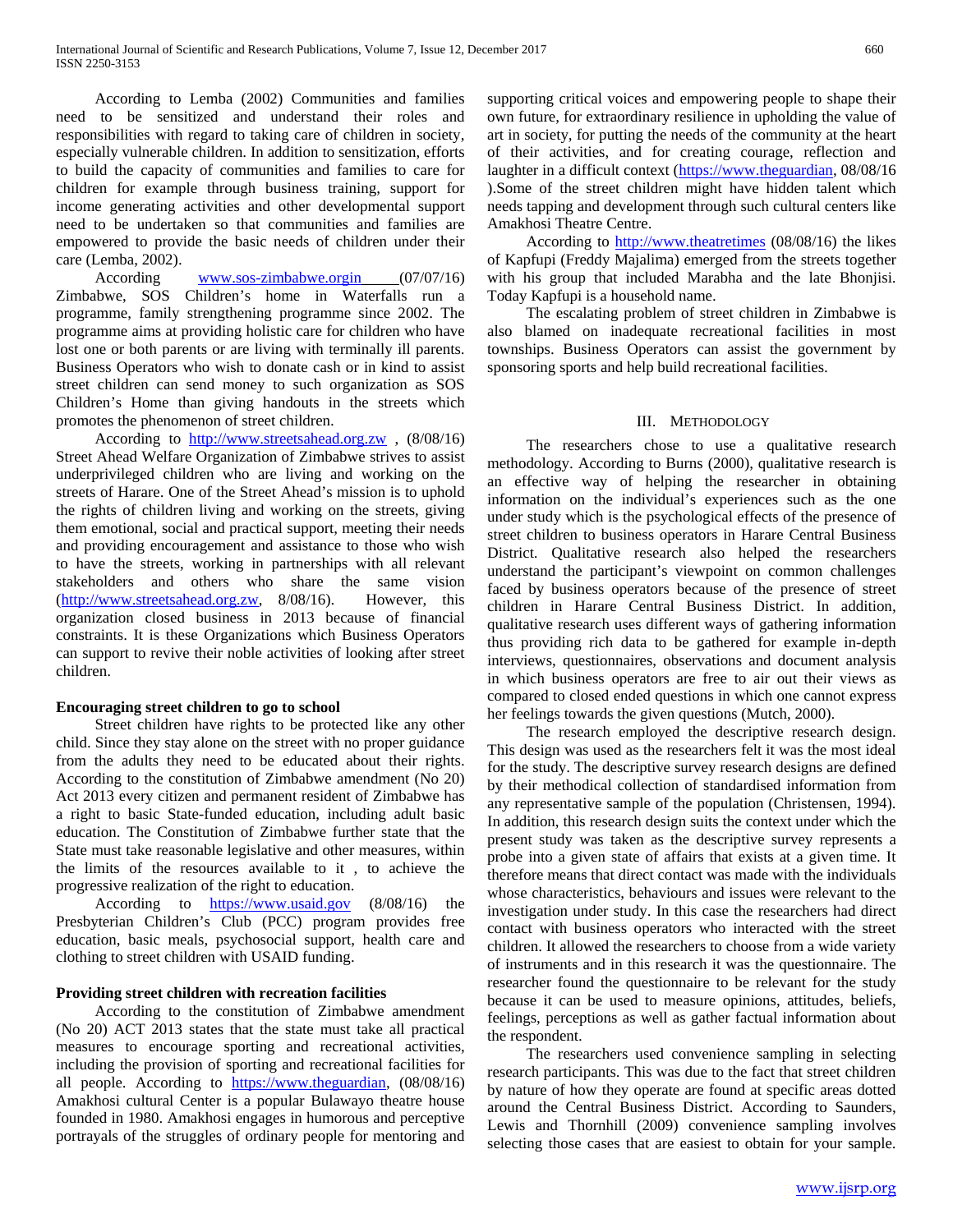Convenience sampling represents a sample drawn to suit the convenience of the researcher (Wegner, 1995). The sample selection process is continued until required sample size is reached. The research participants selected will be meeting certain specifications that are required to answer the research question. In this study the research participants included only those business operators whose operations were affected by the presence street children. The sample consisted of forty business operators. Among these twenty seven were able to return fully completed questionnaires.

### IV. RESULTS

|        | Table 1: | <b>Demographic characteristics</b> |
|--------|----------|------------------------------------|
| $N=27$ |          |                                    |

| <b>Gender of respondents</b> | Frequency | Percentage (%) |
|------------------------------|-----------|----------------|
| Female                       | 15        | 56             |
| Male                         | 12        | 44             |
| <b>Total</b>                 | 27        | 100            |
| Age of respondents           |           |                |
| Below 25                     | 8         | 30             |
| $25-40$                      | 10        | 37             |
| Over <sub>40</sub>           | 9         | 33             |
| <b>Total</b>                 | 27        | 100            |
| <b>Type of business</b>      |           |                |
| Food                         | 10        | 37             |
| Grocery                      | 9         | 33             |
| Clothing                     | 6         | 22             |
| <b>Banking/Finance</b>       | 1         | 4              |
| Education                    | 1         | 4              |
| <b>Total</b>                 | 27        | 100            |
| <b>Duration of operation</b> |           |                |
| Less than 5 years            | 7         | 26             |
| $5-10$ years                 | 15        | 56             |
| More than 10 years           | 5         | 19             |
| <b>Total</b>                 | 27        | 100            |

 The results showed that the bulk of the respondents were females with 56 %, the remaining portion of 44% were males. Women constitute a large number of the population according to Zimbabwe 2012 census. Thus, maybe explain why the majority of them are operating businesses, working in Harare Central Business District (CBD).

 The above results showed that majority business Operators were middle aged, between 25-40 with 37% of the responded followed by those over 40 years with 33%.

 The results revealed that the bulk of the respondents were from food businesses that is restaurants, fast foods followed by grocery business with 33% and clothing with 22%. Banking or Finance and Education have 4% each.

 The above results showed that majority business operators have been operating in their respective areas for the period 5-10 years. The period of 5-10 years represented 56% of the respondents.

# **Ways of improving perception of street children by business operators**

 Business operators were of the opinion that street children disturbed their business operations by their appearance and they need to be provided with facilities to wash and taught how they affect the operations of businesses.

 Excerpt 1 *Street children disturb our business operations by driving away customers. They smell as they do not wash. They need to be provided with facilities to wash. They should beg in a dignified manner and not disturb customers doing their shopping. Some of the customers resent to come to places where there are street children*.

 Excerpt 2 *These street children are filthy. They should wash their bodies and their clothes. Their sight drives away customers. They should beg in a dignified manner. Though we at times assist them by giving them some piece jobs they continue coming to beg from customers.*

 Excerpt 3 *The Ministry of Social Services should mount campaigns to assist the children understand how their activities affect others. They should encourage all to combine and remove the street children from the streets and put them in homes where they are properly kept. The corporate sector should be roped in to support in improving the welfare of these children.*

 Excerpt 4. *These children should be removed from the streets and put in orphanages. Corporate can then be asked to assist when they are there. When they are in the street no one makes sure they have bathed or washed their clothes. If they beg in a neat appearance they would not disturb our operations*.

 Excerpt 5*. If these children were at one place it would be easy for us to assist them. There should be campaigns to assist the children to get to a central place where they will be helped. The campaigns should involve both the street children and the corporate sector.*

 Excerpt 6. *It does not help to just look. Everyone needs to be conscientised on the plight of these children. We at times give them piece jobs but that not help as we need a permanent solution. The children need to be taught to be presentable.*

## V. DISCUSSION

 The study found out that the business operators had a poor perception of the street children as they viewed them as nuisance who always disturbed their activities. The street children disturbed their customers who were their lifeline and their mere presence had an effect of driving the customers away. The street children beg from customers who will have come to buy and their sight is uncouth and they have a bad stench as they do not wash. The business operators were of the opinion that shops where street children frequented would lose business as customers preferred shops would conduct their business in a tranquil environment.

 The study found that the street children need to be provided with facilities to bath and wash their clothes so that when they come to beg they were in a clean appearance. If they do not emit the stench of dirt their customers would not worry much. There is need for them to be made aware of the effect of their appearance on people they interact with. The Ministry responsible should campaign to have the children improve their appearance.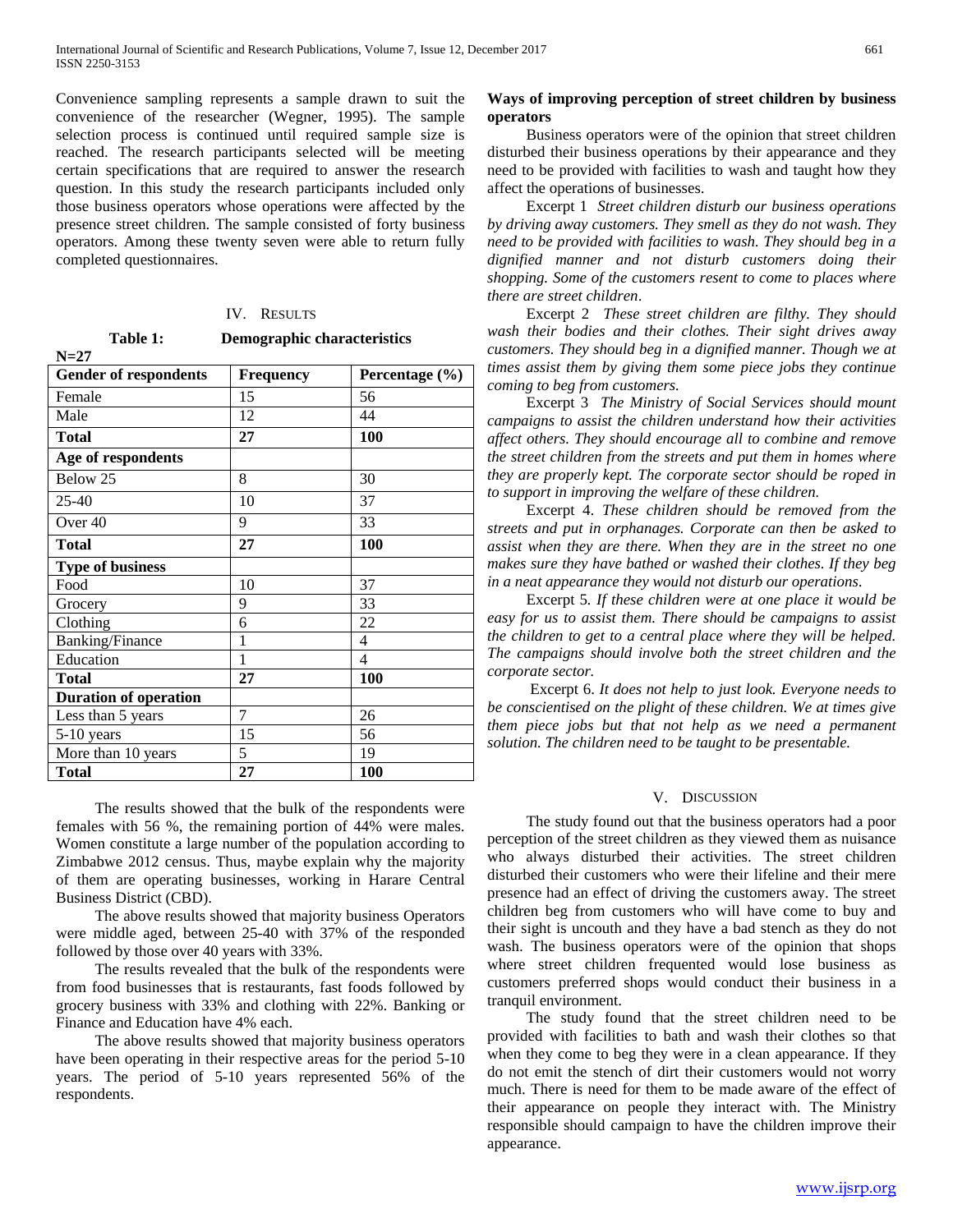The researcher found out that most Business Operators suggested that there is need for awareness campaigns on the importance of the corporate to assist in alleviating economic situation of street children so that they improve their perception towards street children. The efforts they did of giving the street children piece jobs were not bearing the desired results as the children would return the following day asking for more.The government ministry responsible for the welfare of children has to hold campaigns that involve the street children so that they are aware of the effects of their activities on others. The campaigns should involve not only street children but also the business operators and the corporate sector so that they are aware of the situation in which the street children are in and they can appreciate possible ways of assisting the street children. The ordinary populace have to be involved so that they contribute towards nipping the problem in the bud. These findings are in agreement with Mella (2012) who pointed out the Government and NGOs should plan and implement public awareness campaigns on the importance of the public's contribution to assist street children.

 Business operators found out that Business Operators suggested that street children should be taken to properly run orphanages so that they can assist these institutions knowing that their monies will be put to good use. They were of the opinion that it would be much easier to assist then when they at one place than to assist them individually. These findings are in agreement with Abro (2012) that before launching a project related to street children, proper work plan and identification of problems by development sector is important. Ultimately, the business community will donate in big numbers to the orphanages thereby capacitating them to cater for a large number of disadvantaged children.

# VI. CONCLUSIONS

 This study found that Business Operators have no good relationship with street children. They perceived them as nuisance and criminals who were there to disturb their businesses. The study also found out possible ways to improve the perception of business operators towards street children. Among the possible ways there is need for awareness campaigns on the importance of the corporate to assist in alleviating economic situation of street children. In addition, business operators suggested that Government should take these street children to orphanage houses where business operators can appreciate the need to donate in kind or cash. Tax incentives need to be given to those business entities that donate towards the welfare of disadvantaged children.

 Despite these entire challenges Business Operators encounter, they continue to soldier on as it more costly to relocate from the Central Business District (CBD). Sometimes Business Operators have to give street children food, menial jobs to avoid confrontational so that they can co-exist though other researchers call it exploitation of street children.

## VII. RECOMMENDATIONS

 The study makes the following recommendations in view of its findings:

- $\triangleright$  Government must allocate budget and provide other necessary support for programs oriented towards street children, including capacity building for organizations involved in providing services to street children, secondement of trained personnel, and support for operational costs
- $\triangleright$  The corporate sectors should also be urged to contribute to the alleviation of the street children life style. This can be done through the promotion of corporate social responsibilities
- Communities and families need to be sensitized to understand their roles and responsibilities with regard to taking care of children in society, especially vulnerable children so that street children do not interfere with activities of business operators.
- $\triangleright$  Efforts to build the capacity of communities and families to care for children for example support for income generating activities so that communities and families are empowered to provide the basic needs of children under their care. Empowering and educating the parents would be more helpful.
- $\triangleright$  Police should be specially educated and trained on how to handle cases of street children with a view towards sensitizing police to the special needs of children and ensuring that rights accorded to children under International and Zimbabwe laws are enforced.
- $\triangleright$  Business operators should unite and create a business against crime forum. Combine business against crime forum with all sectors of law enforcement that can help the CBD become conducive to conduct business and distract street children from interfering with their operations.
- Street children should be informed about the importance of attending trainings which are offered by the government and other stakeholders on child rights so that they confine their activities to what they should do and do not infringe rights of other people.
- $\triangleright$  Street children should also be encouraged to attend children's formal gatherings and meetings such as Children's Parliament by sending their representatives
- $\triangleright$  Street children have also chances to improve their lives, they must interact themselves with those organizations who are working for them and act on their suggestions, keep away from drugs and sexual activities and use life saving measures in day to day activities.

## **REFERENCES**

- [1] Abro, A.A. (2012) The Problem of street children: Sociological study of urban sindh. Karachi: University of Karachi
- [2] Albery, I.P., Chandler, C., Field, A., Jones, D., Messer, D., Moore, S., Sterling, C., Sutton, J.,Hummond, N. and Trapp, A. (2008).**Complete Psychology**. London: Hodder Education
- [3] Basu, K. (2003) Intergenerational Persistence of Child Labour. Child labour Journals.
- [4] Benitez, T. (2007) **State of the world's street children**. London: Consortium for Street Children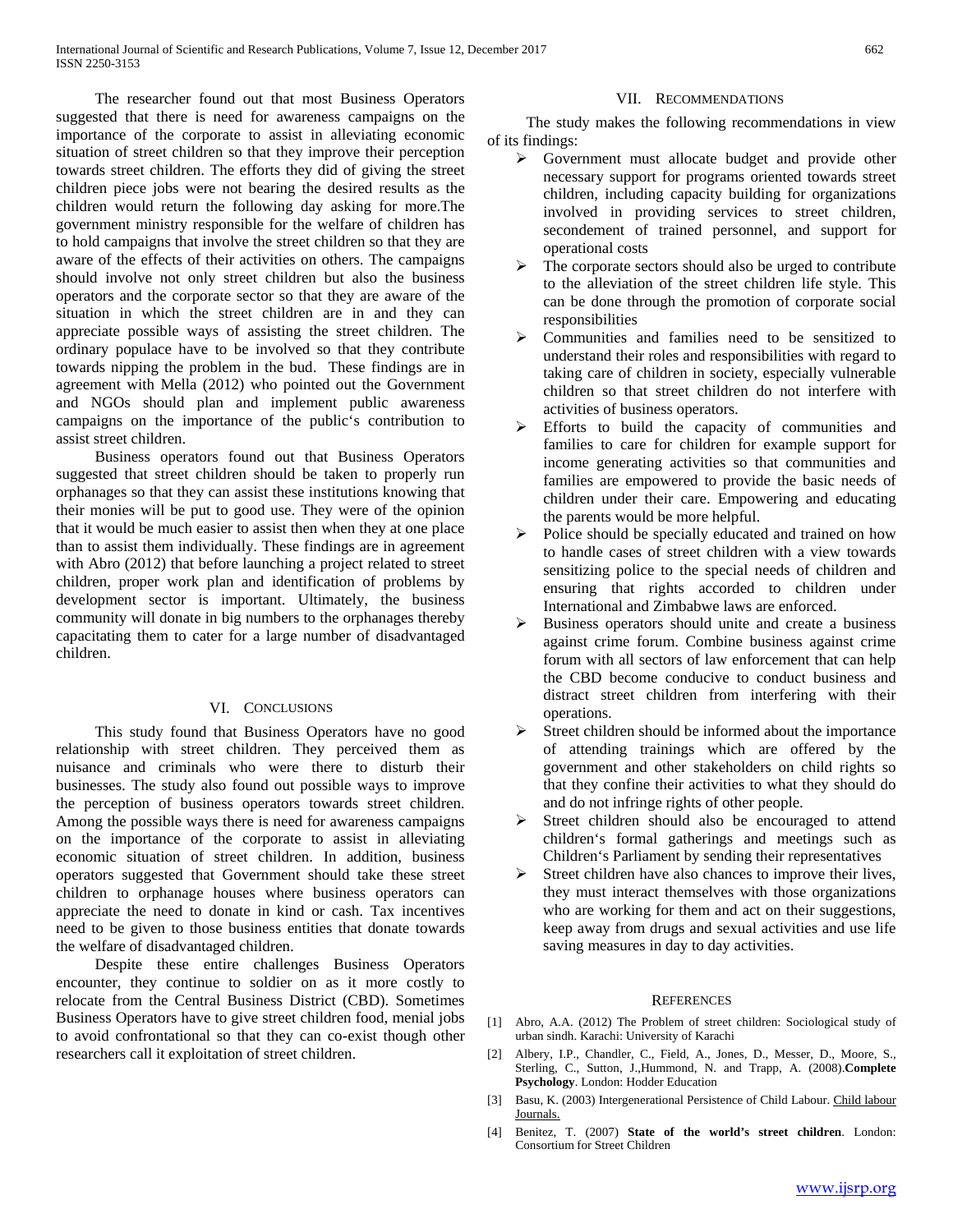- [5] Bose, A.B. (1992) **The disadvantaged Urban Child in India**. Urban Child Series. New Delhi: Innocenti occasional Papers
- [6] Boyden, J. (1993) Families-Celebration and hope in a world of change. London: Gaia Books Limited
- [7] Bourdillon, M. (2001) Earning a Life: Working Children in Zimbabwe. Harare: Weaver Press.
- [8] Braun, V. and Clarke,V. (2006) **Using Thematic Analysis in Psychology**. Qualitative in Psychology. London: Cengage learning.
- [9] Brymen, C. (1998) **Social Research**. Cape Town: Junta and Company Press
- [10] Breakwell, G.M., Smith, J.A., and Wright, D.B. (2012) **Research Methods in Psychology**. London: Sage Productions.
- [11] Burns, R. (2000) **Introduction to Research Method**. Melbourne: Longman
- [12] Cardwell, M. (2003) **Psychology for AS Level**: London: Collins Education.
- [13] Chatterjee, A. (1992) **The Forgotten Children of the Cities**. Florence: Prentice Hall
- [14] Chiremba, W., Dhanda, D., and Muromo, T. (2002) **Psychological Therapies Module BPSY202**. Harare: Zimbabwe Open University.
- [15] Colman, A.M. (2009) **A Dictionary of Psychology.** New York: Oxford University Press
- [16] Connolly, M. (1990) Adrift in the city. A comparative study of street children in Bogota. New York: Hawthorne Press.
- [17] Dominowski, R.L. (1980) **Research Methods**. New Jersey: Prentice Hall
- [18] Dooley, D. (1995). **Social Research Methods**. New Delhi: Prentice Hall
- [19] Freda, A. Mueller, G.O.W, Laufer, W.S., (2007) **Criminology**. London: McGraw Higher Education
- [20] Foster, S. (1990) The communicative competence of young children.  $\underline{A}$ modular Journal
- [21] Giddens, G. (2009) **Introduction to Sociology**. London: Polity Press
- [22] Gross, R. (2010) **Gross Psychology**. London: Hodder Education Publisher
- [23] Goode, E. (1994) **Deviant Behavior.** New Jersey: Prentice Hall
- [24] Gregory, L. (2001) **Mind, Body and Behaviour Module BPSY 105**. Harare: Zimbabwe Open University.
- [25] Grier, D. (1996 A Study on street children in Zimbabwe: Harare. Unicerf.
- [26] Herald Newspaper with author (May 8 2013, pl)
- [27] Bwanya, M. (2013, May 8) **Hell in Harare Streets**
- [28] Haralambos, M. and Holborn, M. (1995) **Sociology: Themes and Perspectives**. London: Collins Educational
- [29] Hai (2014) International Journal of Scientific & Technology Research Volume 3, Issue 10, October 2014
- [30] Hoeksema, S.N., Fredrickson, B.L., Loftus, G.R. and Lutz, C. (2014) **Introduction to psychology**. Hampshire: Cengage Learning.
- [31] Johnson, B. and Christensen, L. (2008) **Educational Research Quantitative and Qualitative Approaches**. Michigan: Sage Publications.
- [32] Keyton, J. (2001) Communication Research: asking questions, finding answers. New York: McGraw Hill.
- [33] King, L.A. (2008) **The Science of Psychology**. **An Appreciative View**. London: McGraw-Hill Higher Education.
- [34] Kudenga, M., Hlatywayo, L. (2015) **Why Children Leave their Homes for the Streets? The Case of Harare**: International Journal of Scientific and Research Publications Vol 5.
- [35] Lemba, M. (2002). **Rapid Assessment of street children in Lusaka.** Project Concern International Zambia**.** University of Zambia
- [36] Le Roux (1998) Causes and characteristics of the street child phenomenon. A Global perspective. Unicerf
- [37] Mahembe, B. and Muromo, T. (2005) **Organisational Psychology**. Harare: Zimbabwe Open University
- [38] Mella (2012) **An investigation into the nature and extent of economic exploitation of street children in Zimbabwe**: A case study of Harare Central Business District. A Dissertation Submitted to the University of Zimbabwe in Partial Fulfillment of the Requirements for the Degree of Master of Social Work. Harare.
- [39] Maner, J.K. and Schmidt, N.B. (2006) **Advanced Social Psychology. The State of Science.** New York: Oxford University Press
- [40] Mcmillan, J.H, Schumacher, S. (1993). **Research in Education: A conceptual approach**. New York: Harper Collins Publishers
- [41] Mpofu, W., Chiremba, W., Kent, D. (2003). **Community Psychology. Module BPSY304**. Harare: Zimbabwe Open University
- [42] Mutch, C. (2000) Doing Educational Research: a practitioner's guide to getting started. NZCER Press
- [43] Newman, D.M. (2010) Sociology: explaining the architecture of everyday life 8<sup>th</sup> edition. New York: Pine Forge Press
- [44] Ngulube, L. (2009) **A Study of The Sexual and Reproductive Health Challenges Faced by Adolescents** Participating in the Street Ahead Programmes in Harare. Faculty of Social Science. University of Zimbabwe.
- [45] Plotnik, R. and Kouyoumidjian, H. (2008) **Introduction to Psychology**. London: Thomson wordsworth
- [46] Rakesh K.M. (2012) **["Salaam Bombay tea boy to TV help".](http://www.telegraphindia.com/1120501/jsp/frontpage/story_15439629.jsp#.U52mx5SSyAo)The [Telegraph \(Kolkata\)](http://www.telegraphindia.com/1120501/jsp/frontpage/story_15439629.jsp#.U52mx5SSyAo)**. [www.telegraphindia.com](http://www.telegraphindia.com/) retrieved 15/06/16.
- [47] Reber, A.S. (1985) **The Penguin Dictionary of Psychology**. London: Penguin Group Publishers
- [48] Rubin, H.J. and Rubin, I. (2005) **Qualitative Interviewing: The Art of hearing data 2nd edition**. New York: Sage Productions
- [49] Rukuni, N.M. (2001) Introduction to Research Methods in Counseling Module CD204. Harare: Zimbabwe Open University
- [50] Rurevo, R., and Bourdillon, M. (2003). **Girls on the Street.** Harare: Weaver Press
- [51] Saunders, Lewis and Thornhill (2009). **Research Methods for Business Students 5th Edition**: London: Prentice Hall
- [52] Stratton, P. and Hayes, N. (1990). **A student's Dictionary of Psychology**. New York: Arnold Publications
- [53] Sutton, P.W. (2009). **Sociology 6th Edition**. Cambridge: Polity Press
- [54] Terwase, D. (2013) **A study of street children in Kaduna Metropolis**. Journal of Humanities and Social Sciences. Calabar: University of Calabar.
- [55] UNICEF (2001) A Situation Analysis of Orphans and Vulnerable Children and Adolescents in Zimbabwe. New York: UNICEF.
- [56] Wegner, H.J. (1995) **Psychology furniture design**: Copenhagen: Kobenhavn: Dansk design center
- [57] Wilmot, P. (2008). "**The Challenge of Destitution in Northern Nigeria**". A Talk Delivered at the Transcorp Hilton Hotel, Abuja on April 20, 2008 under the Auspices of Sardauna Magazine.
- [58] World Health Organisation WHO (2000). Determining the needs and problems of street children
- [59] Zikmund, W.G., Babin, B., Carr, J. and Griffin, M. (2010) **Business Research Methods 8th Edition**: Toronto: Cengage learning
- [60] Zimbabwe Government (2013) **Constitution of Zimbabwe Amendment (No.20) ACT 2013**. Harare: Fidelity Refiners.

#### Websites

- [1] [http://archive.kubatana](http://archive.kubatana/) retrieved 13/04/2016
- [2] [http://blog.priceonomics.com/post 13/04/2016](http://blog.priceonomics.com/post%2013/04/2016)
- [3] http://progression.org.uk/blog 01/06/16
- [4] [http://www.inquiries.journal.livingonthestreets 12/04/16](http://www.inquiries.journal.livingonthestreets/)
- [5] [info@soschildren.org](mailto:info@soschildren.org) retrieved  $13/04/2016$
- $_{[6]}$  [https://www.newsday.co.zw](https://www.newsday.co.zw/) (11/06/2015)
- [7] [www.unicef.org](http://www.unicef.org/) 17/05/16
- [8] [http://www.dailydot.com](http://www.dailydot.com/)  $8/05/16$
- [9] [http://www.annarbor.com](http://www.annarbor.com/) 8/05/16
- [10] http//www.letthechildrenlive 02/06/16
- $[11]$  http://progressio.org.uk/blog  $01/06/16$
- [12] [http://progressio.org.uk/blog 01/06/16](http://progressio.org.uk/blog%2001/06/16)
- [13] [http://www.streetsahead.org.zw](http://www.streetsahead.org.zw/) 8/08/16
- [14] [https://www.usaid.gov](https://www.usaid.gov/) 08/08/16
- [15] [https://www.theguardian](https://www.theguardian/) 08/08/16
- 
- $\frac{[16]}{[17]}$  www.theatretimes 08/08/16<br> $\frac{[17]}{[17]}$  www.bensonhurstbean.com retrieved  $[17]$  [www.bensonhurstbean.com](http://www.bensonhurstbean.com/) 21/03/16
- [18] [www.zimbabweobserver.co.zw](http://www.zimbabweobserver.co.zw/) (27 June 2010)